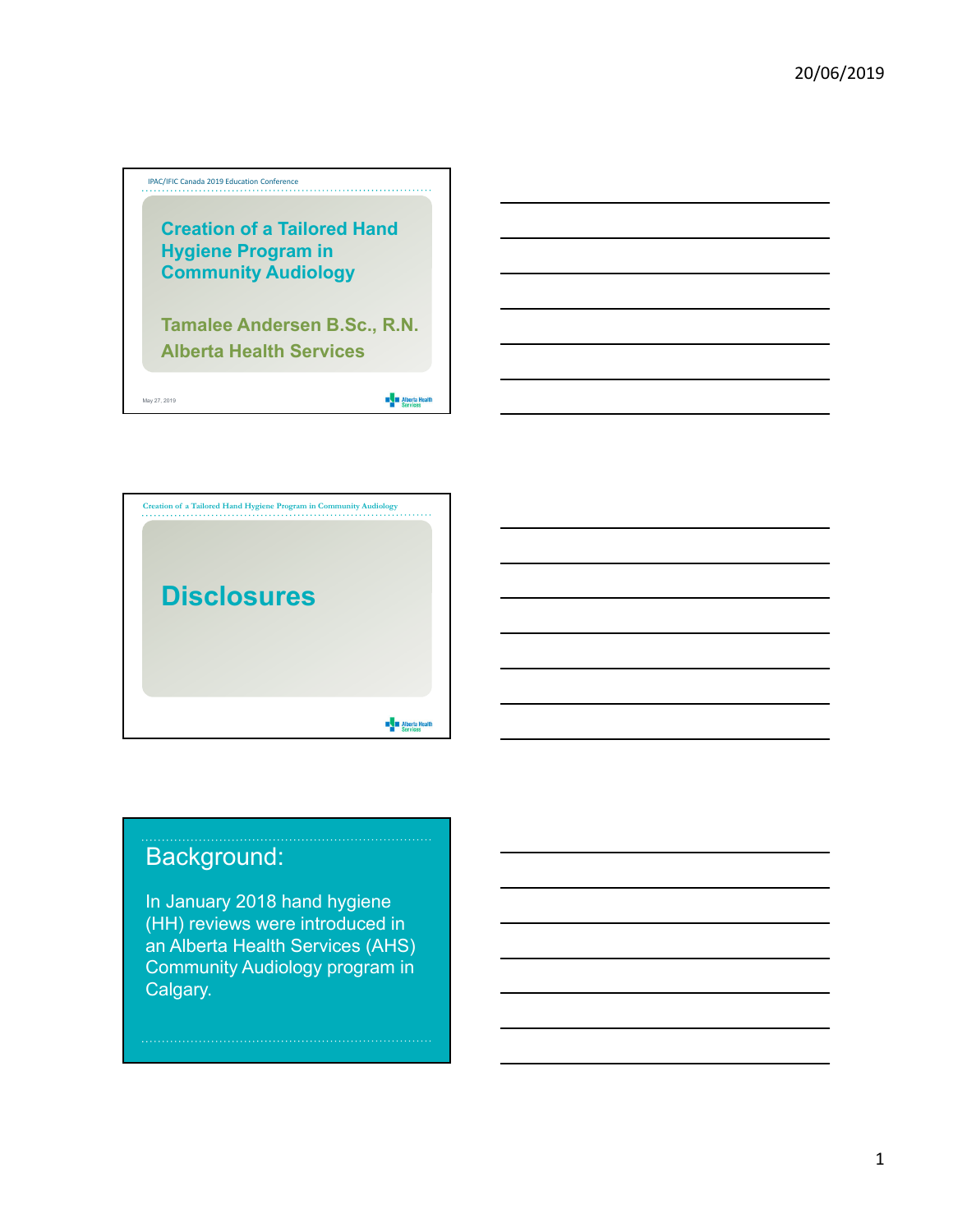| <b>Month</b> | <b>Overall</b><br>compliance | Moment 1 | Moment 2 | Moment 3 | Moment 4 |
|--------------|------------------------------|----------|----------|----------|----------|
| January      | 77.4%                        | 75.0%    | 85.7%    | 77.8%    | 71.4%    |
|              | (31)                         | (8)      | (7)      | (9)      | (7)      |
| February     | 89.3%                        | 100%     | 100%     | 70.0%    | 100%     |
|              | (28)                         | (4)      | (10)     | (10)     | (4)      |
| March        | 86.7%                        | 100%     | 50.0%    | 100%     | 100%     |
|              | (30)                         | (7)      | (8)      | (8)      | (7)      |
| April        | 67.9%                        | 85.7%    | 71.4%    | 14.3%    | 100%     |
|              | (28)                         | (7)      | (7)      | (7)      | (7)      |





# The QI Team:

Manager of Community Audiology

Audiology Clinical Practice Lead

2 Audiologists

IPC

Hand Hygiene Coordinator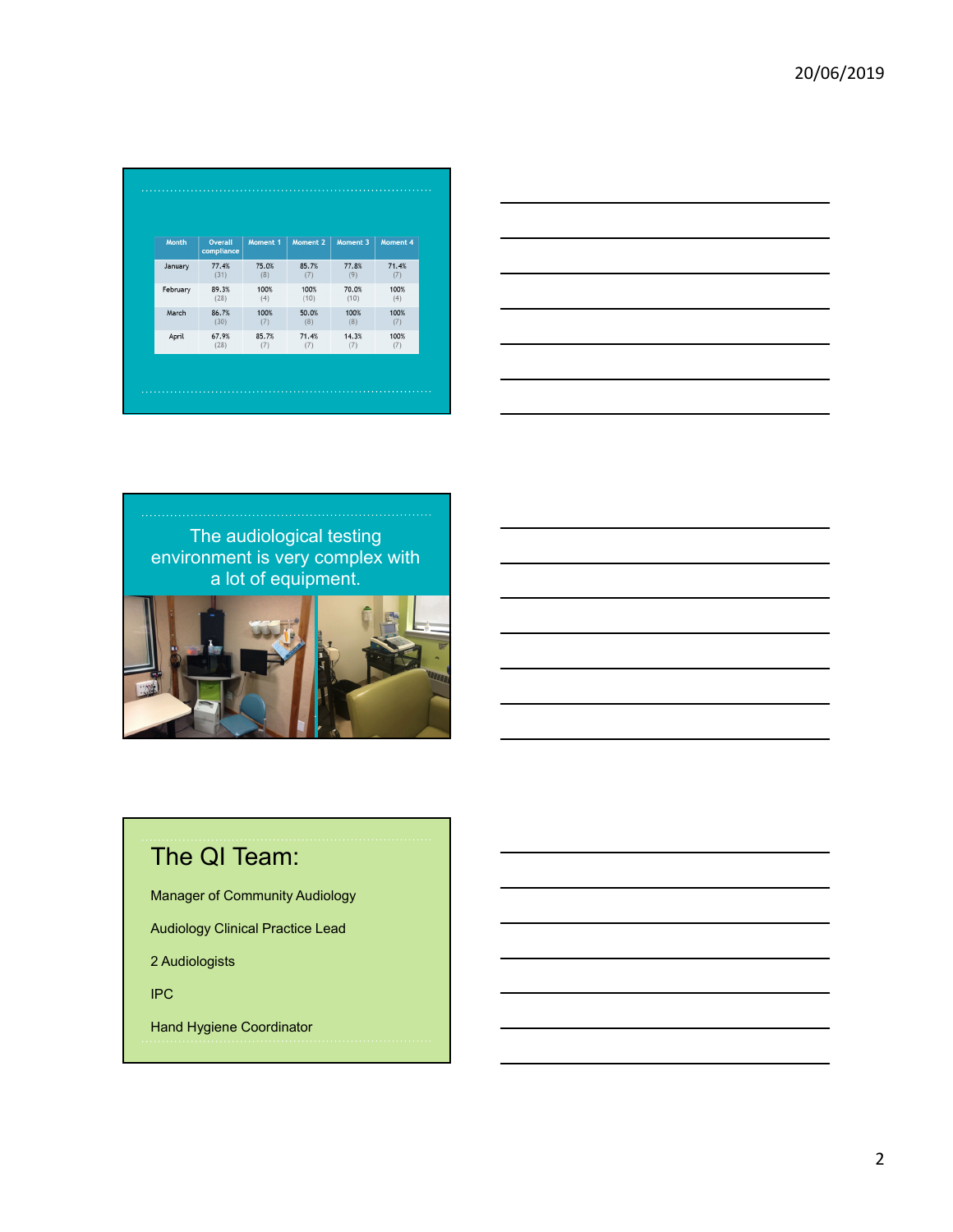### Solution Parking Lot Ensure good ideas don't get lost. Need education of staff before launch  $\sqrt{2}$ Need clearly defined moments  $3<sup>7</sup>$ Need professional approach  $\begin{array}{c} 4 \\ 5 \end{array}$ Larger sample size Video demo of procedure: peds and adults

## Pluses and Deltas What is working well and what could be improved? Pluses<br>
Scheduling model with standardized length of<br>
Limited equipment (not always a back up).<br>
Sepparations: maximizing patients<br>
Separation is exparated<br>
Equipment constraints (not always a back up)<br>
Uniformized with th Equipment constraints (not always a back up)<br>Can't have all equipment in one room for <u>peds</u> work space<br>Core group of staff engaged and want to do best<br>to learn and improve<br>Flexible start and stop times Scheduling system may schedule patients<br>inappropriately and accommodating sick calls can<br>create challenges Scheduling so we are efficient (when scheduled<br>appropriately/no sick calls)



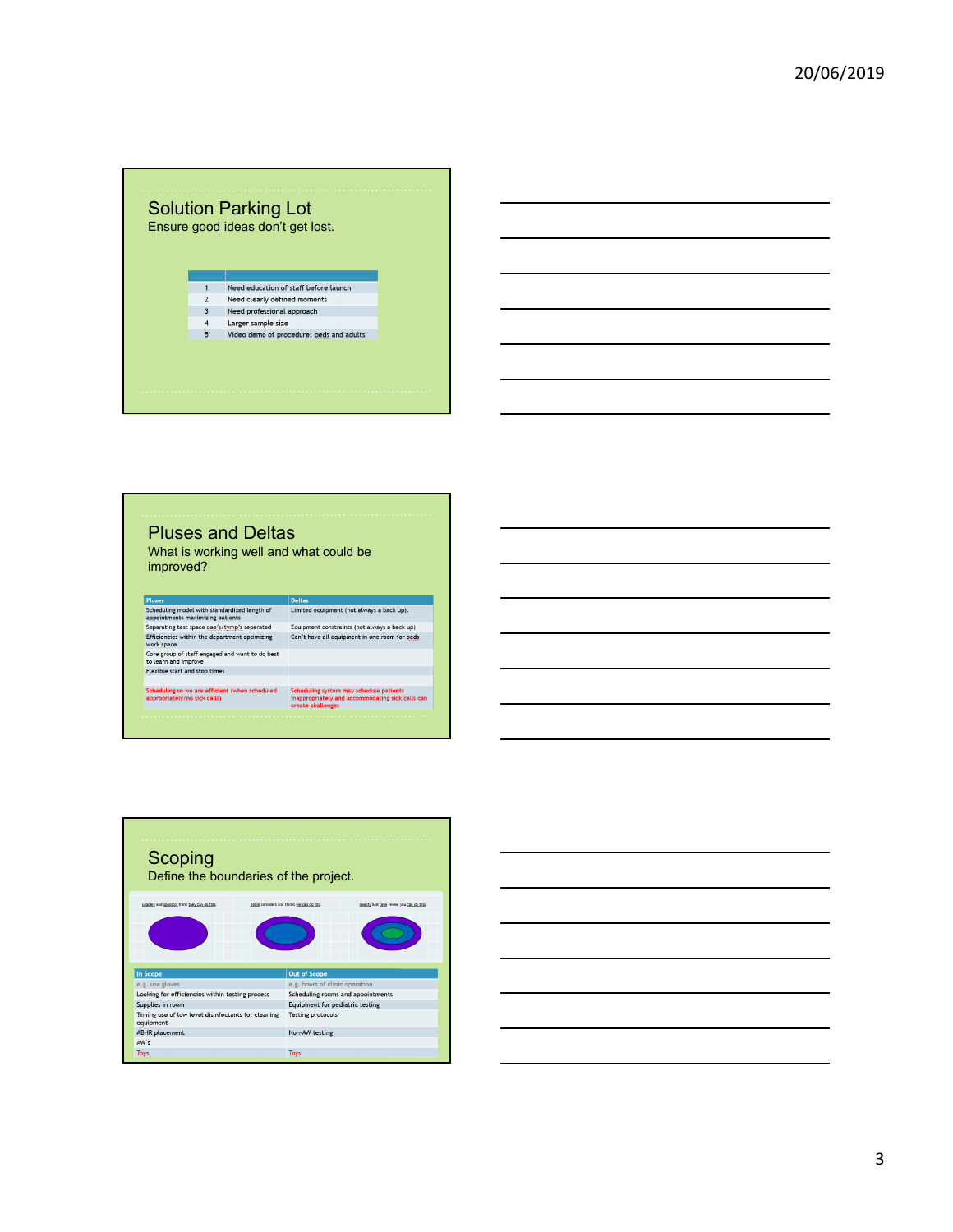|                                    | Suppliers, Inputs, Process,<br><b>Outputs, Customers</b><br>High level (brief) description of process. |               |                 |                |                  |   |  |  |  |
|------------------------------------|--------------------------------------------------------------------------------------------------------|---------------|-----------------|----------------|------------------|---|--|--|--|
|                                    |                                                                                                        |               | <b>Process</b>  | <b>Outputs</b> | <b>Customers</b> |   |  |  |  |
|                                    | <b>Suppliers</b>                                                                                       | <b>Inputs</b> |                 |                |                  |   |  |  |  |
|                                    | Supplier #1                                                                                            | Input #1      | Process step #1 | Output #1      | Castivnor #1     |   |  |  |  |
|                                    | Supplier #2                                                                                            | Incut #2      | Process step #2 | Output #2      | Customer #7      |   |  |  |  |
|                                    | Supplier #3                                                                                            | Incut #3      | Process step #3 | Cutrus #3      | Customer #3      |   |  |  |  |
|                                    |                                                                                                        |               | Process step #4 |                |                  |   |  |  |  |
|                                    |                                                                                                        |               | Process step AS |                |                  |   |  |  |  |
| <b><i><u>ALCOHOL: 1999</u></i></b> |                                                                                                        |               | Process step #6 |                |                  | . |  |  |  |

| $\overline{\phantom{a}}$<br>__ | and the contract of the contract of the contract of the contract of the contract of |  |
|--------------------------------|-------------------------------------------------------------------------------------|--|
|                                |                                                                                     |  |
|                                |                                                                                     |  |
|                                |                                                                                     |  |
|                                |                                                                                     |  |
|                                |                                                                                     |  |
|                                |                                                                                     |  |
|                                |                                                                                     |  |
|                                |                                                                                     |  |
|                                |                                                                                     |  |
|                                |                                                                                     |  |
|                                |                                                                                     |  |
|                                |                                                                                     |  |
|                                |                                                                                     |  |
|                                |                                                                                     |  |
|                                |                                                                                     |  |
|                                |                                                                                     |  |
|                                |                                                                                     |  |
|                                |                                                                                     |  |
|                                |                                                                                     |  |







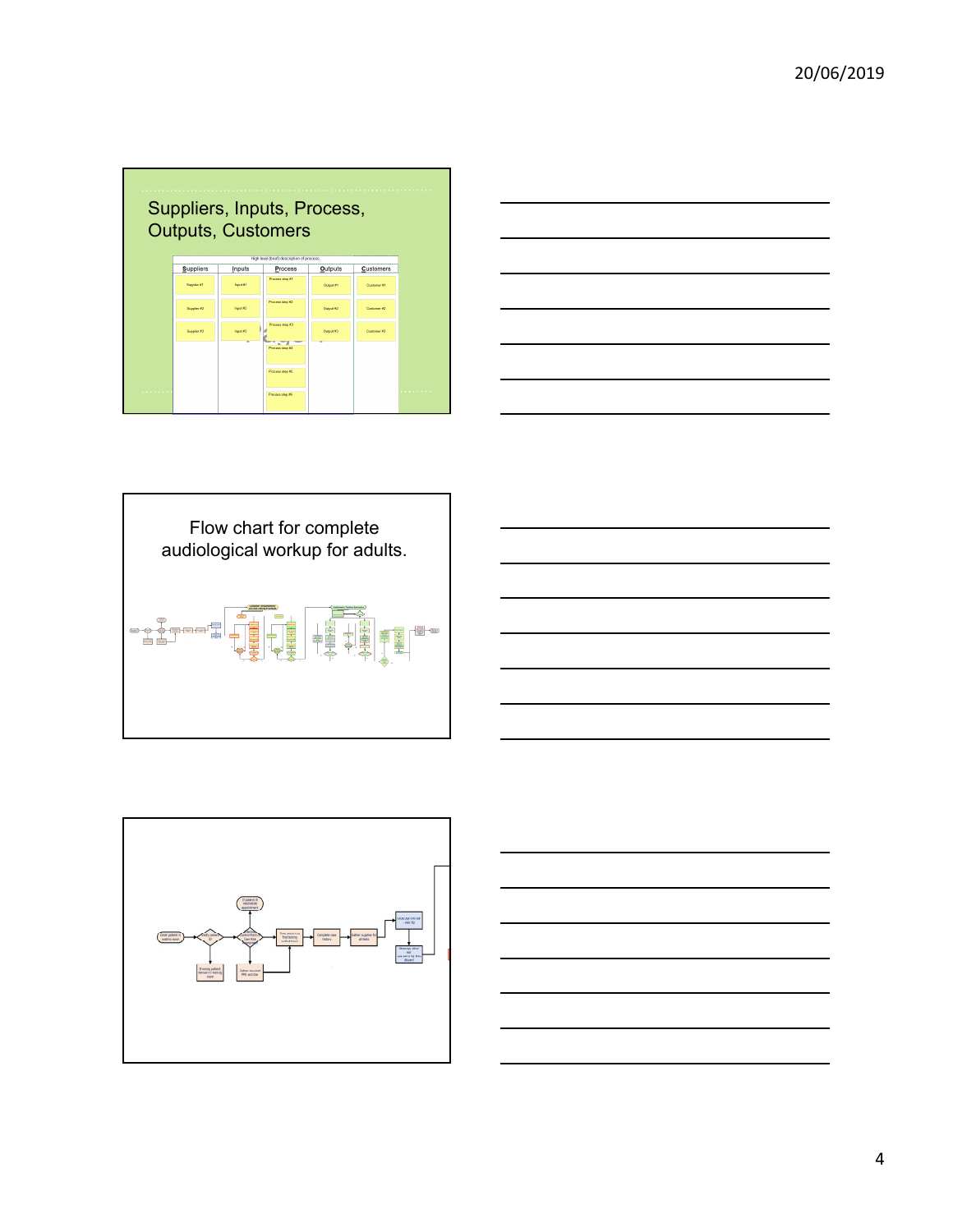









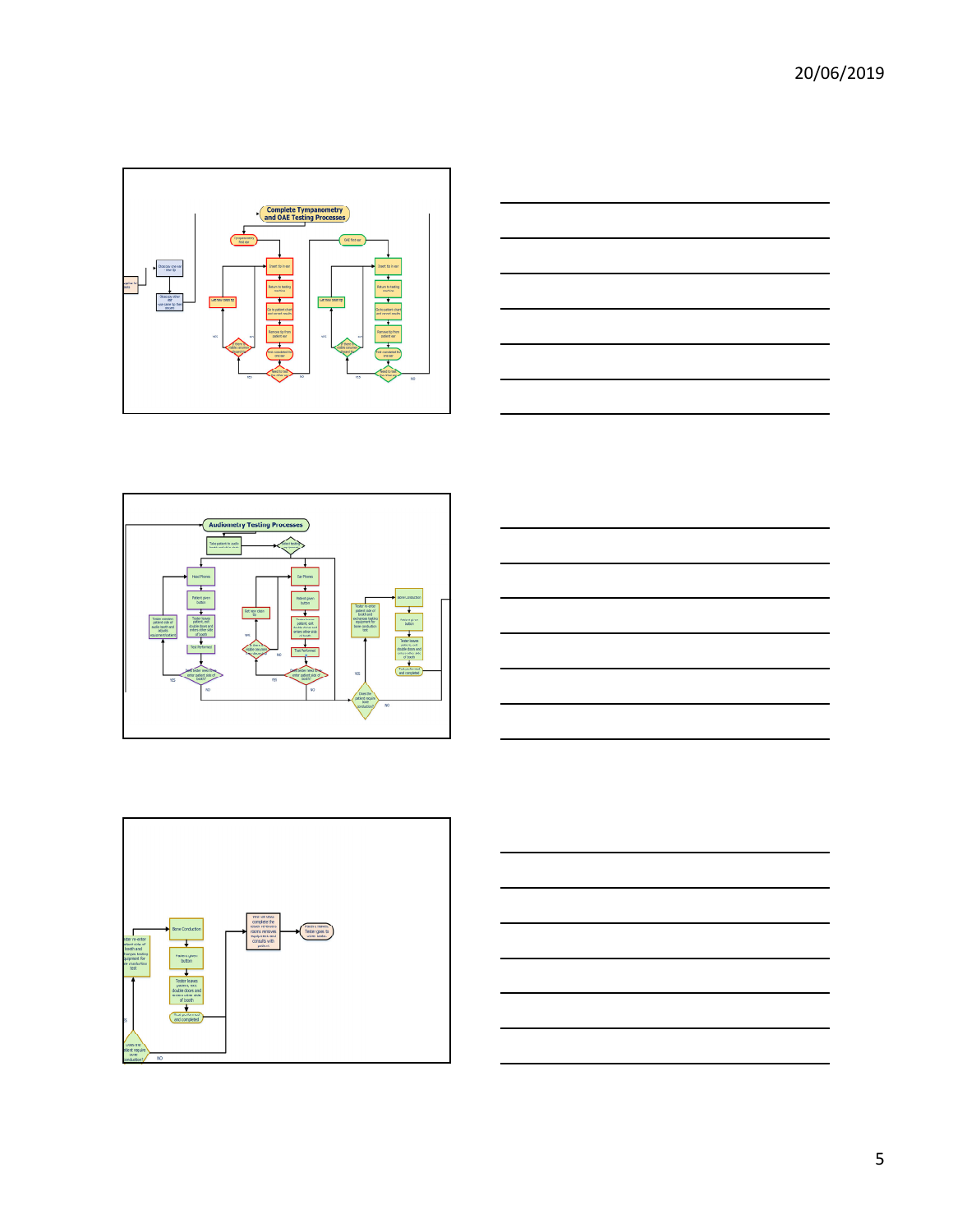



A 2 month trial period for HH reviews was planned for November and December with conservative compliance targets of 75% and 90%, consecutively.

The IPC HH Coordinator conducted these reviews.

## Results:

Trial HH compliance exceeded targets with 88.2% the first month and 92.5% the second month.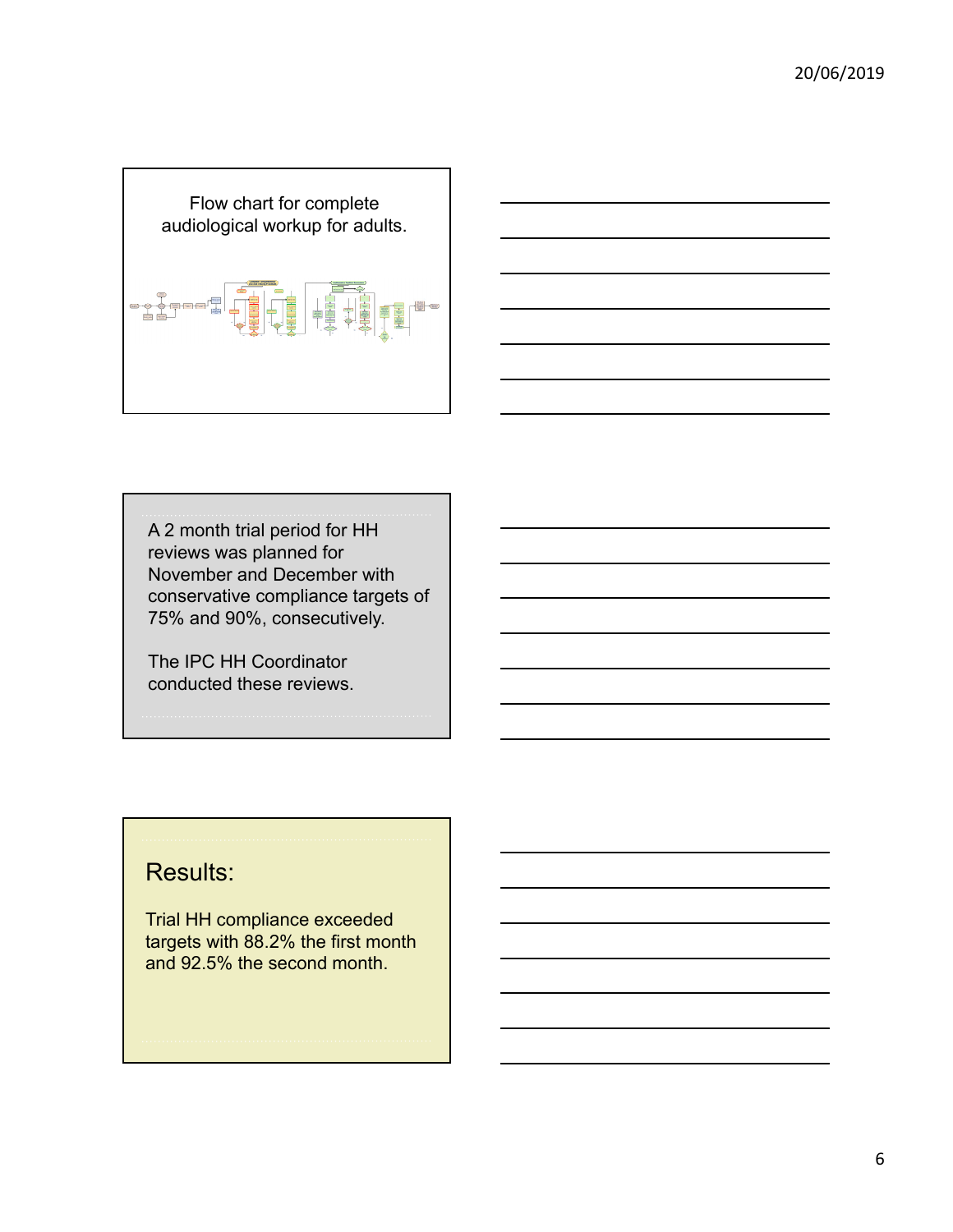A standardized practice guide has been created.

The standardized processes developed in this project are being shared with other Community Audiology programs in AHS.

An educational video is in development.



#### Lessons for IPAC:

- Take time to thoroughly understand complex clinical processes from the stakeholders perspective.
- Provide education on HH and LLD tailored for the specific clinical setting.
- Offer stakeholders a collaborative voice in how their IPC compliance is measured.